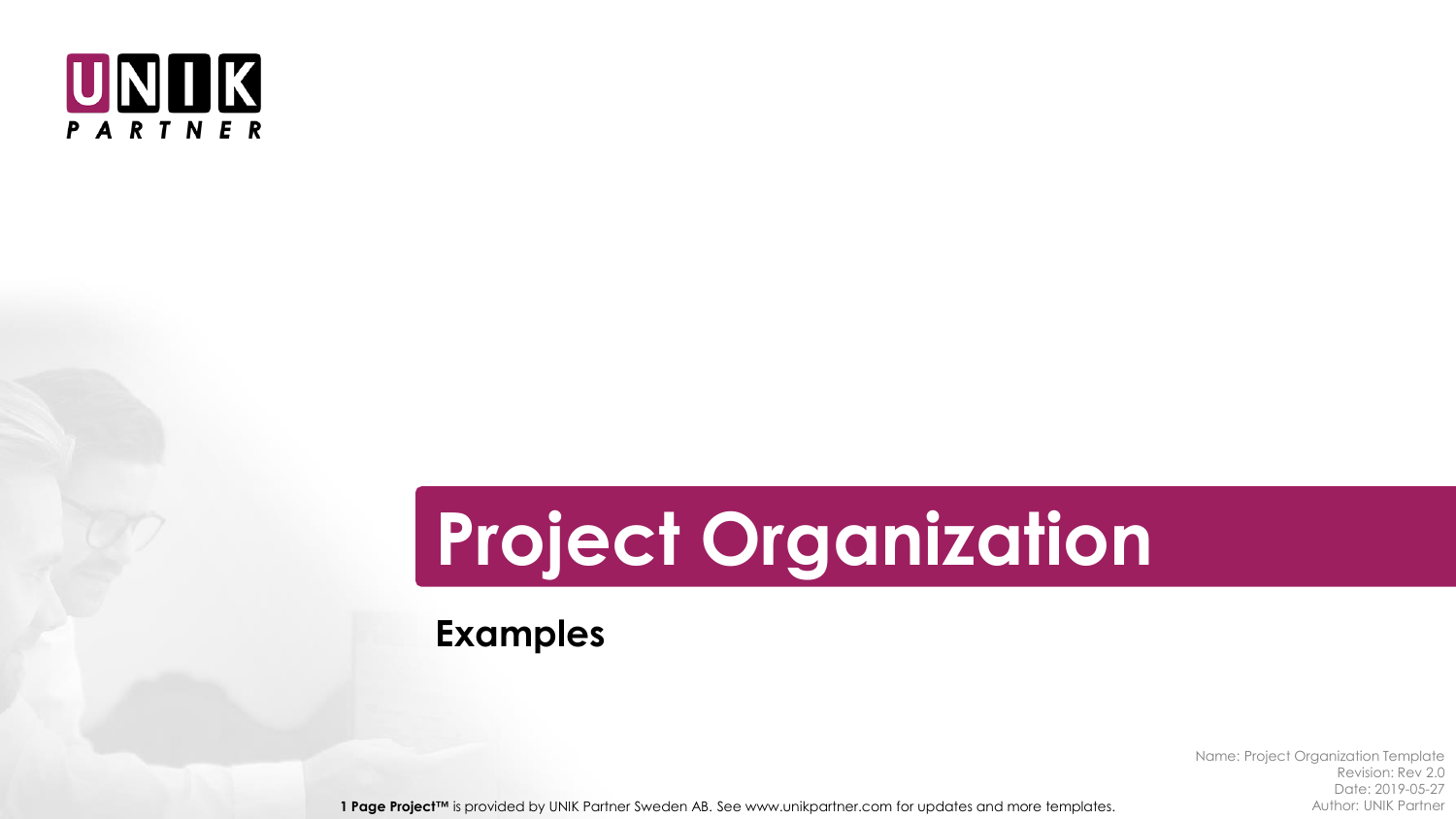

## **Organization**



Direction

**1 Page Project™** is provided by UNIK Partner Sweden AB. See www.unikpartner.com for updates and more templates.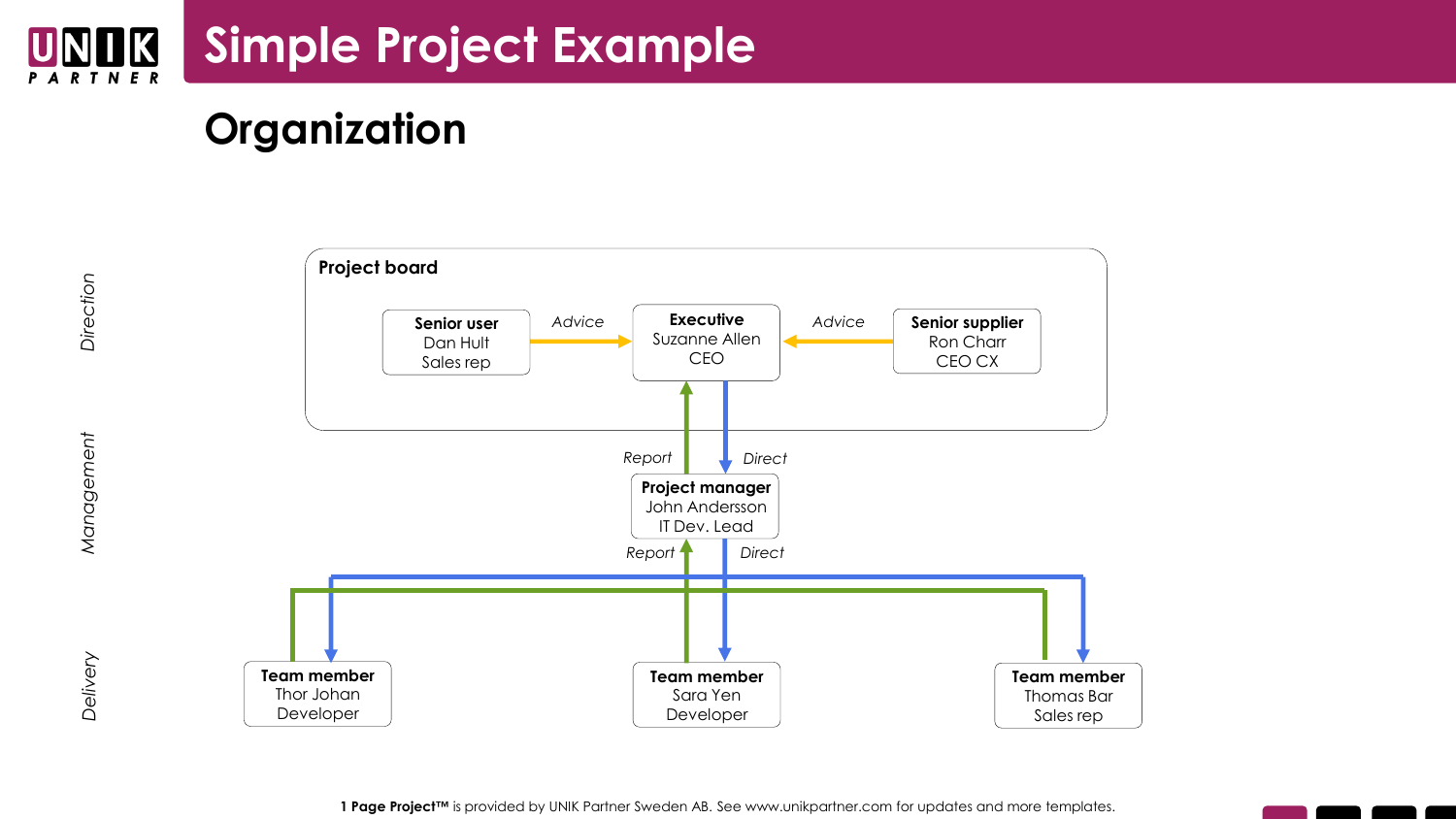

### **Roles and Responsibilities**

| Role               | <b>Responsibility</b>                                                                                                                                  |
|--------------------|--------------------------------------------------------------------------------------------------------------------------------------------------------|
| Executive          | Ultimate responsible for the project. Single point of accountability for the project. Directs the project manager. Reports to<br>corporate management. |
| Senior User(s)     | Make sure that the project will meet the needs of the users and that the benefits will be fulfilled.                                                   |
| Senior Supplier(s) | Make sure that the right resources are in place at the right time in the project. This role could be an external supplier.                             |
| Project manager    | Managing the project on a day-to-day basis. Directs the team leaders. Reports to project board.                                                        |
| Team member(s)     | Responsible for delivering agreed deliverables. Reports to team leader (or directly to project manager if no team leader is used).                     |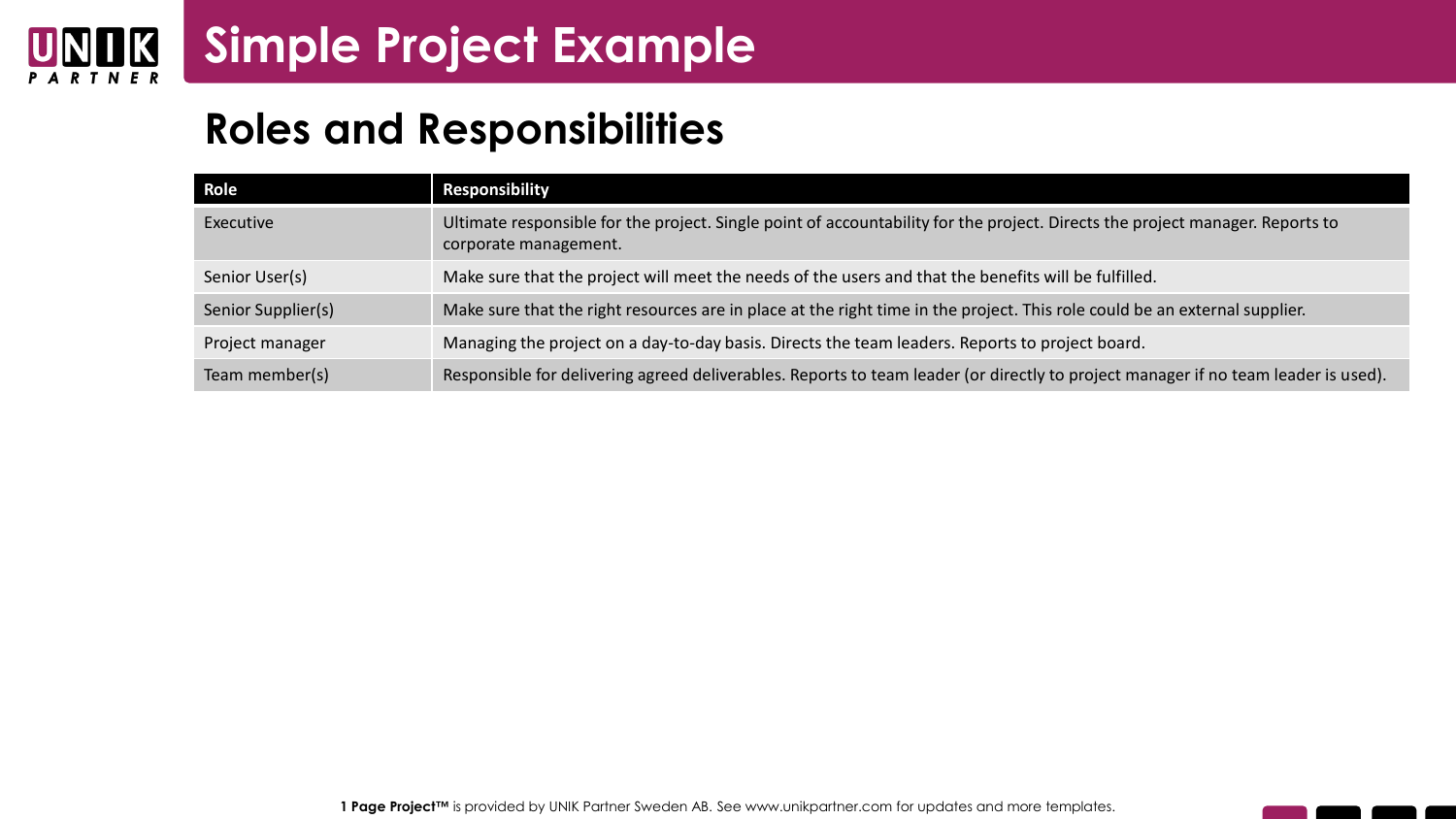#### **More Complex Project** UNOK



*Delivery Management Direction*

Management

Delivery

Direction



**1 Page Project™** is provided by UNIK Partner Sweden AB. See www.unikpartner.com for updates and more templates.